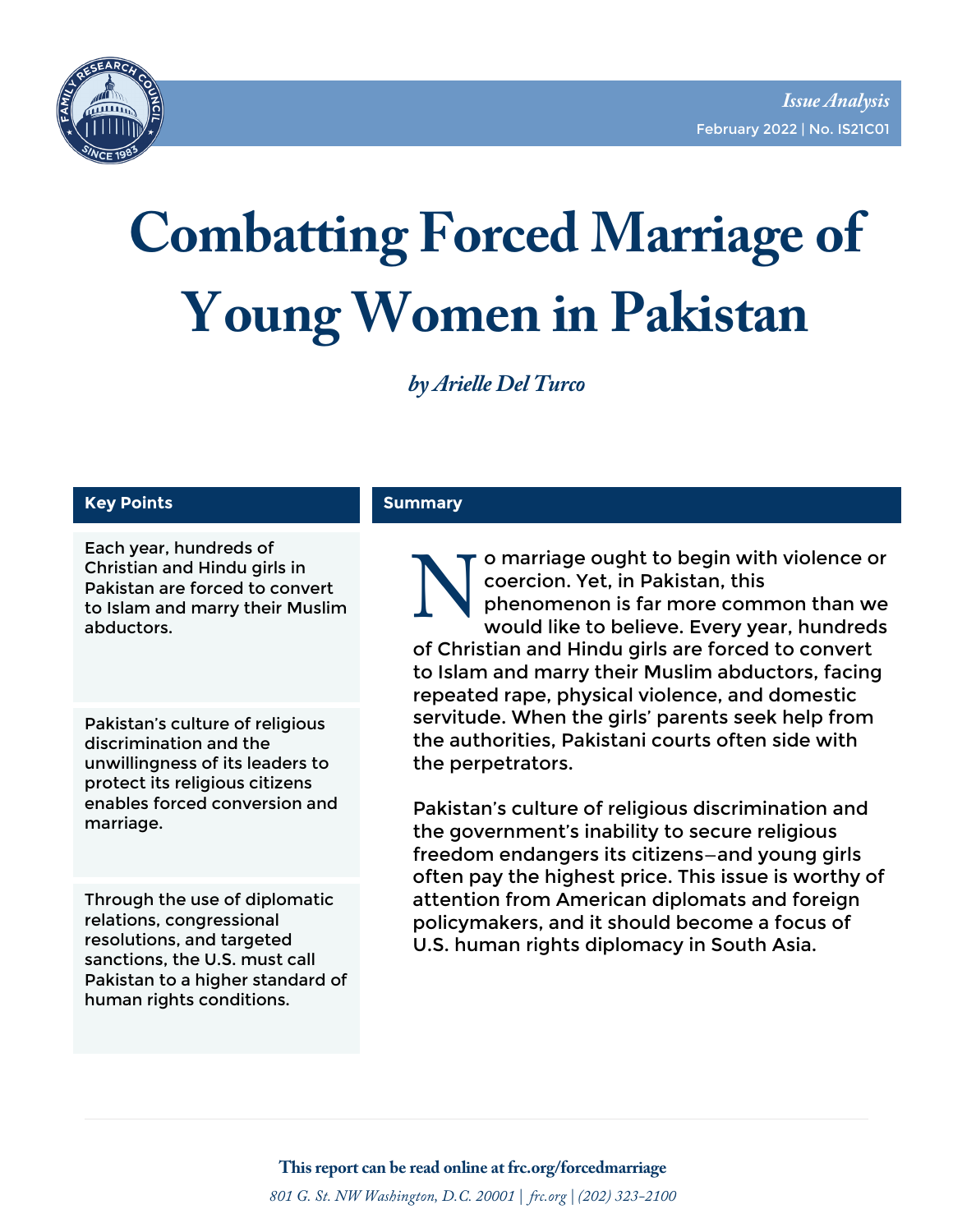#### **Kidnappings and Forced Marriage in Pakistan**

*"As religious extremism has gained momentum across the globe, so has Pakistan been affected by serious issues. Religious extremists come and take minority females, girls especially...to involve with them and take them for marriage. It's a very serious issue and we the minorities, the Christians and the Hindus, feel very insecure."*

*– Mangla Sharma, Member, Provincial Assembly of Sindh Province[1](#page-12-0)*

For six long months, Farah Shaheen was shackled in her abductor's house.

In June 2020, Farah was at home with her five younger siblings and elderly grandfather when she heard a knock on the door. Before her grandfather could open it, three men burst in, grabbed Farah, and forced her into a waiting van. As they kidnapped the young Christian girl, the abductors warned the family that they would "regret it" if they made any attempt to bring Farah back home.

Terrified for Farah, her family reported the crime that same day, providing the police with the name and description of the lead abductor. The officers, however, refused to register the crime, verbally abusing the Christian family and pushing Farah's father out of the office. For months, Farah's family pleaded with local authorities to simply register a report. Finally, in September, a report was filed. Despite this, the police delayed beginning the investigation. [2](#page-12-1)

During this time, 12-year-old Farah endured horrors no child should. Immediately following her kidnapping, she was raped, forcefully converted to Islam, and married to her abductor. At his home, Farah spent her days either chained inside to clean the house or outside to care for the animals. She was frequently beaten and raped by her abuser and his landlords. $3$ 

After five grim months of slavery, local police came to the abductor's home and took Farah to a government safe house. A month later, Farah and her abductor were called to court, and the marriage was considered invalid—not because of the kidnapping and her status as a minor, but because her abuser had misfiled the marriage certificate. $^4$  $^4$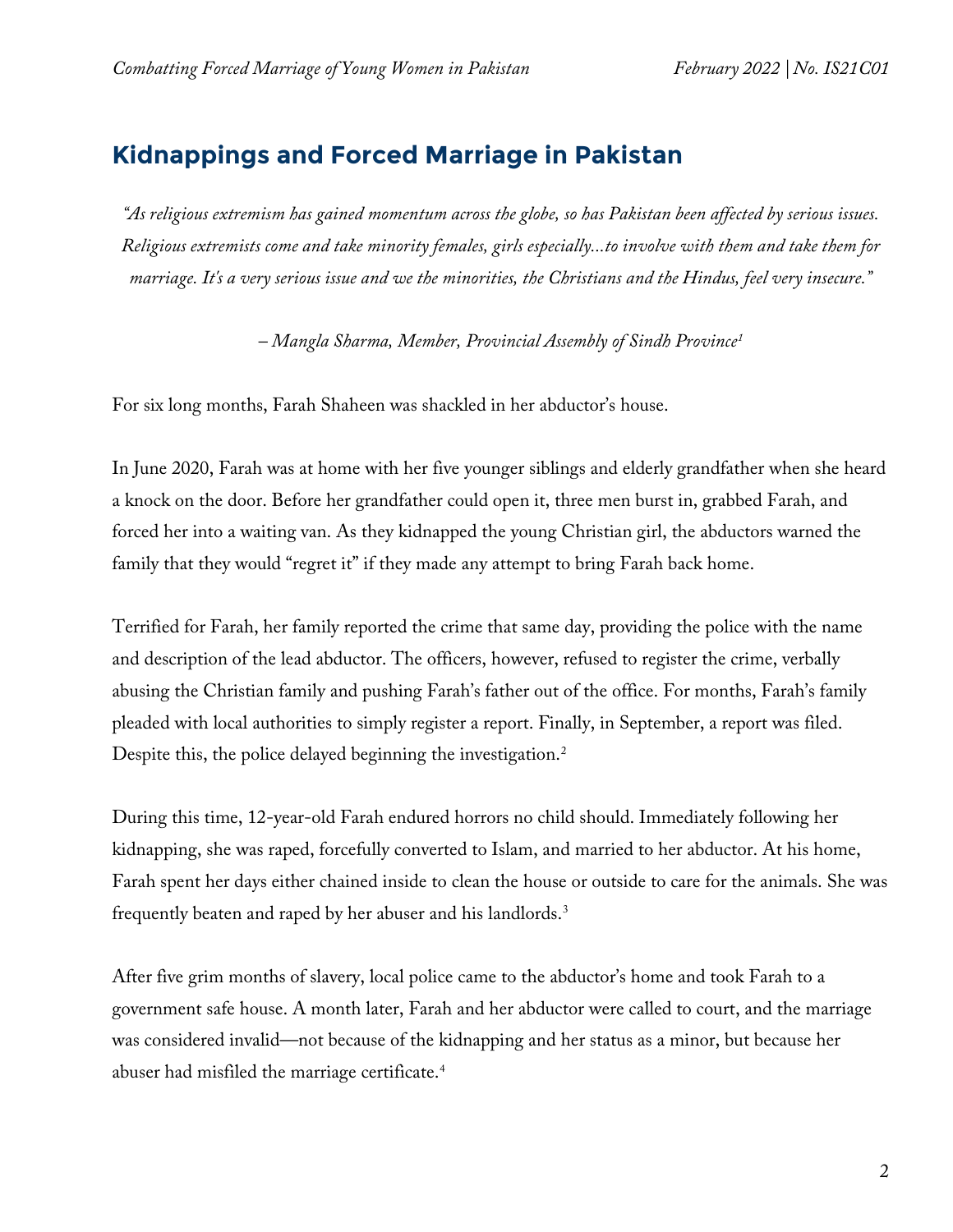Farah was saved by a technicality.

Although she was rescued and returned to her family, Farah continues to struggle with the physical and mental consequences of her trauma—trauma that far too many girls face in Pakistan today. While there are no official estimates, likely hundreds of Christian and Hindu girls in Pakistan are forced to convert to Islam and marry their Muslim abductors. The U.S. State Department cites the Human Rights Commission of Pakistan's estimate that there are approximately 1,000 instances of this phenomenon in Pakistan every year.<sup>[5](#page-13-2)</sup>

The horrific practice is typically concentrated within the provinces of Sindh and Punjab. Victims are usually taken by men looking for brides and, once legally "converted," are quickly married off to their abductors. This abusive practice depends upon several adverse factors in order to exist: Islamic clerics who are willing to solemnize the underage marriages, magistrates who make the marriages legal, and corrupt authorities who refuse to investigate despite the obvious criminal nature of these marriages. [6](#page-13-3)

Many police officers are not experts on this issue and are ill-equipped to fully investigate cases to determine if a conversion has been forced or not. Other officers accept bribes from the perpetrators to stay silent or sabotage the investigations.

Although most instances of forced conversion never receive international attention, several notable cases in the past few years have sparked global outrage. In August 2020, a young Hindu girl named Miza Kumari was abducted, raped, and forcefully converted to Islam. For months, Miza's parents pleaded with the police to rescue their daughter; however, the authorities refused to open a case. In January 2021, an activist tweeted a video of Miza's parents begging for help: "We'll kill ourselves if our daughter is not given back. We are poor, we can't fight with culprits, no one is helping us in Pakistan. We request, who[ever is] watching this video to help us."[7](#page-13-4) Rather than investigate Miza's case, the local police filed charges against her father for his efforts to raise public awareness. While Miza's parents face the consequences of their viral petition, Miza continues to live in the custody of her abductor.<sup>[8](#page-13-5)</sup>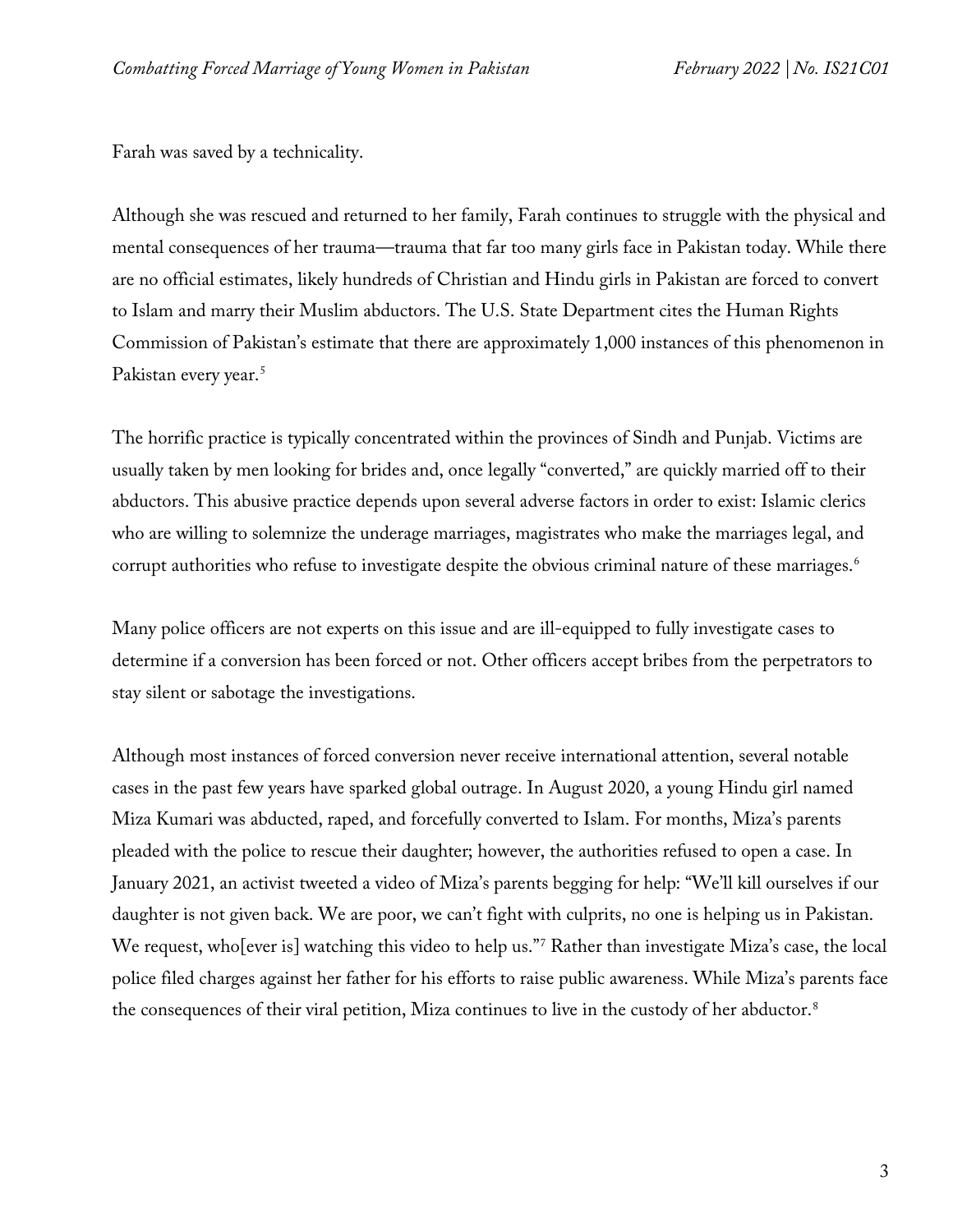Huma Younus, a Christian girl kidnapped at 14 years old, also remains trapped. In October 2019, three men waited until Huma's parents left their home before barging in and taking Huma by force[.9](#page-13-6) A few days later, the kidnappers sent Huma's parents copies of a marriage certificate and documents alleging her willing conversion to Islam.<sup>[10](#page-13-7)</sup>

Huma's parents filed a petition with the Sindh High Court, seeking annulment of the marriage on the basis of the Sindh Child Marriage Restraint Act of 2013, [11](#page-13-8) which forbids marriage below the age of 18. In February 2020, the Sindh High Court in Karachi stunned human rights advocates by ruling that Huma's marriage was legal based on Islamic law, which says men can marry underage girls if they have had their first menstrual cycle.<sup>[12](#page-13-9)</sup>

At 15 years old, Huma managed to reach out to her parents by phone in July of 2020. She told them she was confined to one room in her abductor's house and was pregnant from repeated rape.[13](#page-13-10) Most recently, in September 2020, a Judicial Magistrate in East Karachi issued a warrant for the arrest of her kidnapper, Abdul Jabbar. However, police have delayed acting upon the arrest warrant. To this day, Huma remains in the custody of her kidnapper.<sup>[14](#page-13-11)</sup>

When forced conversion and marriage cases are brought before the authorities, police are often reluctant to help the victims. USCIRF's 2021 annual report found that "authorities often do not take any action, and in abduction cases that are brought to the courts, officials have claimed that victims willingly converted to Islam."<sup>[15](#page-13-12)</sup> Not only are they reluctant to help or advocate for victims, but police have been reported to act in favor of the abductors. As noted by the All-Party Parliamentary Group (APPG) for Pakistani Minorities in the UK parliament, "…[T]he attitude of police officers towards the family of the victim is not only unsympathetic and condescending but sometimes hostile. The influence of the religious lobby, societal discrimination against minorities and pressure from the influential abductors makes them quasi aiders and abettors of the abductors."[16](#page-13-13) Police officers are also interfering with investigations by actively discouraging Christian and Hindu families from filing First Information Reports (FIRs), formal complaints required to begin the investigation process[.17](#page-13-14)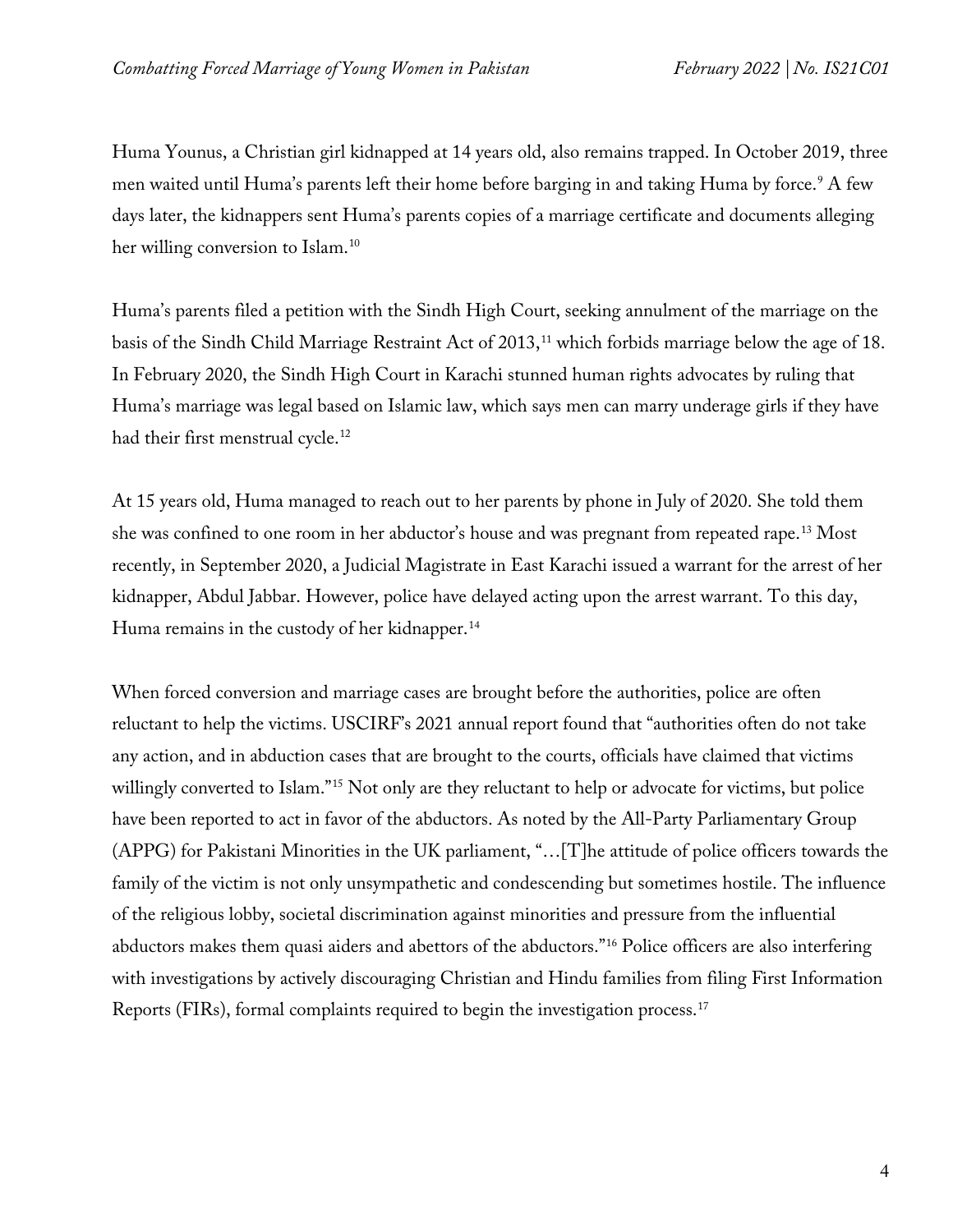In early 2021, an underaged Hindu girl, Neena Kumari, experienced the depth of corruption within the Pakistani police force. Ghulam Maroof Qadri, a policeman stationed in the Nashharo district in Sindh province for the "security of the area's minority residents," abducted Neena, took her to a mosque nearly 300 miles away from her home, forced her to convert to Islam, and married her.[18](#page-13-15) Neena remains in his custody despite efforts to rescue her. As a result, the Hindu community in Nashharo declare they can no longer trust the police to protect their daughters. [19](#page-14-0)

Forced conversions are defined here as changing one's religion (in Pakistan, there is a legal process for this) under duress. The UN Special Rapporteur on the sale and exploitation of children has made it clear that "when the conversion is made under duress it becomes a violation of human rights.["20](#page-14-1) Although the perpetrators of forced conversion and forced marriage are in violation of both domestic Pakistani law and international law, the religious dynamics of such cases make them more contentious. Any ruling in favor of a Christian, Hindu, or Sikh victim could be perceived as an attack on Islam, the nation's majority faith. Pakistan's democracy is young, and its rule of law is weak. The combination of religious tensions and the government's miscarriage of justice create an environment where perpetrators can target their victims and commit crimes with impunity.

Perpetrators often choose Christian and Hindu girls as victims so they can use the religious tensions to cover up their crimes. When a possible instance of forced conversion occurs, the perpetrator will often tell Muslim members of the community that it is inappropriate to question someone's conversion to Islam. Girls often face threats against their safety or against their families, making it dangerous to tell authorities or the courts that they did not convert to Islam according to their own will.

When girls are legally converted to Islam, they are bound by Islamic family law, not the country's secular law. Islamic law accepts that a girl can be legally married when she reaches physical maturity upon her first menstrual cycle.<sup>[21](#page-14-2)</sup> Perpetrators often fabricate their victims' conversions to Islam as a means to escape punishment for their marriage to underage girls, which would otherwise be criminalized under secular law. This is why the courts recognized Huma Younas' marriage despite her status as a minor.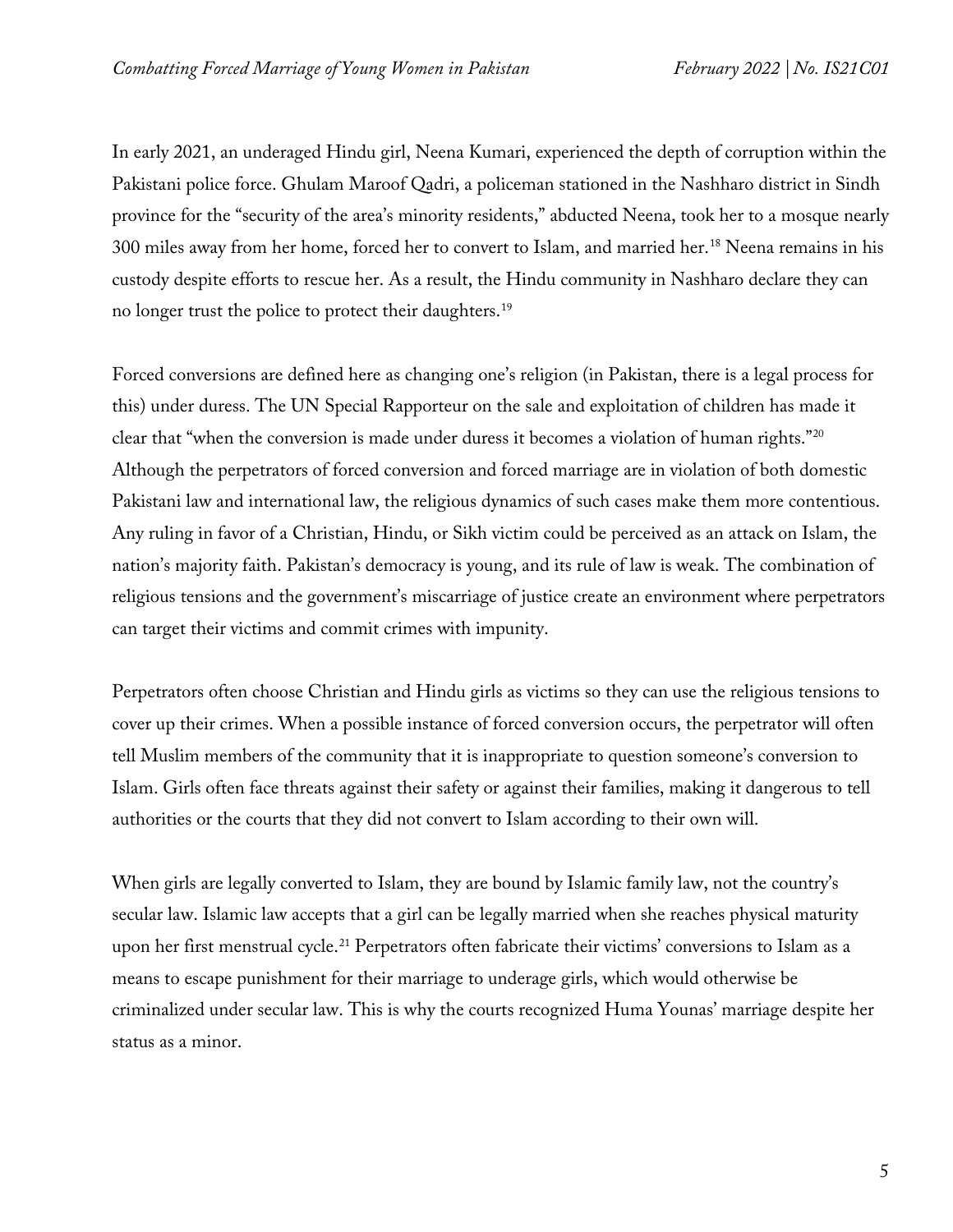While many cases of forced conversions and marriages go unreported, the past several years have seen a startling 162 recorded cases of Hindu and Christian girls and women forcibly converted to Islam and married to their abusers. [22](#page-14-3) In 2021 alone, 36 underage non-Muslim girls were confirmed to have been kidnapped, forcefully converted, and married to their captors. [23](#page-14-4) However, there are likely hundreds of incidents that have never been met with media coverage.

Not all cases of forced conversion begin with abductions. Sometimes, men will use human trafficking tactics to convince a young girl that she is in love with him, then pressure the girl into prostitution or keep her as his own wife. In its most recent annual report on the varying effects of persecution on men and women, Open Doors noted, "Traffickers often attempt to cloak the associated sexual violence behind a claim that the girl is now married, which in reality is often a forced marriage or a marriage resulting from targeted seduction."[24](#page-14-5)

The prevalence of cases and the government's inability and/or unwillingness to enforce justice make this an issue worthy of more international attention.

## **Social Discrimination Enables Abuse of Christians and Hindus**

Pakistan's failure to protect religious freedom and respect its people's human dignity fosters a culture in which the heinous practice of forced conversion—often followed by rape and forced marriage—thrives.

Islam is the state religion of Pakistan, but its constitution states, "Subject to law, public order, and morality, every citizen shall have the right to profess, practice, and propagate his religion."[25](#page-14-6) Despite these constitutional qualifiers to religious freedom, religious minorities, including Ahmadi Muslims, Christians, Hindus, and Sikhs, face persecution from authorities and social harassment. Therefore, Pakistan is designated by the U.S. State Department as a Country of Particular Concern (CPC) for engaging in or tolerating "particularly severe" religious freedom violations.

The State Department's International Religious Freedom Report in 2020 cited intelligence that the Pakistani government "was inconsistent in safeguarding against societal discrimination and neglect, and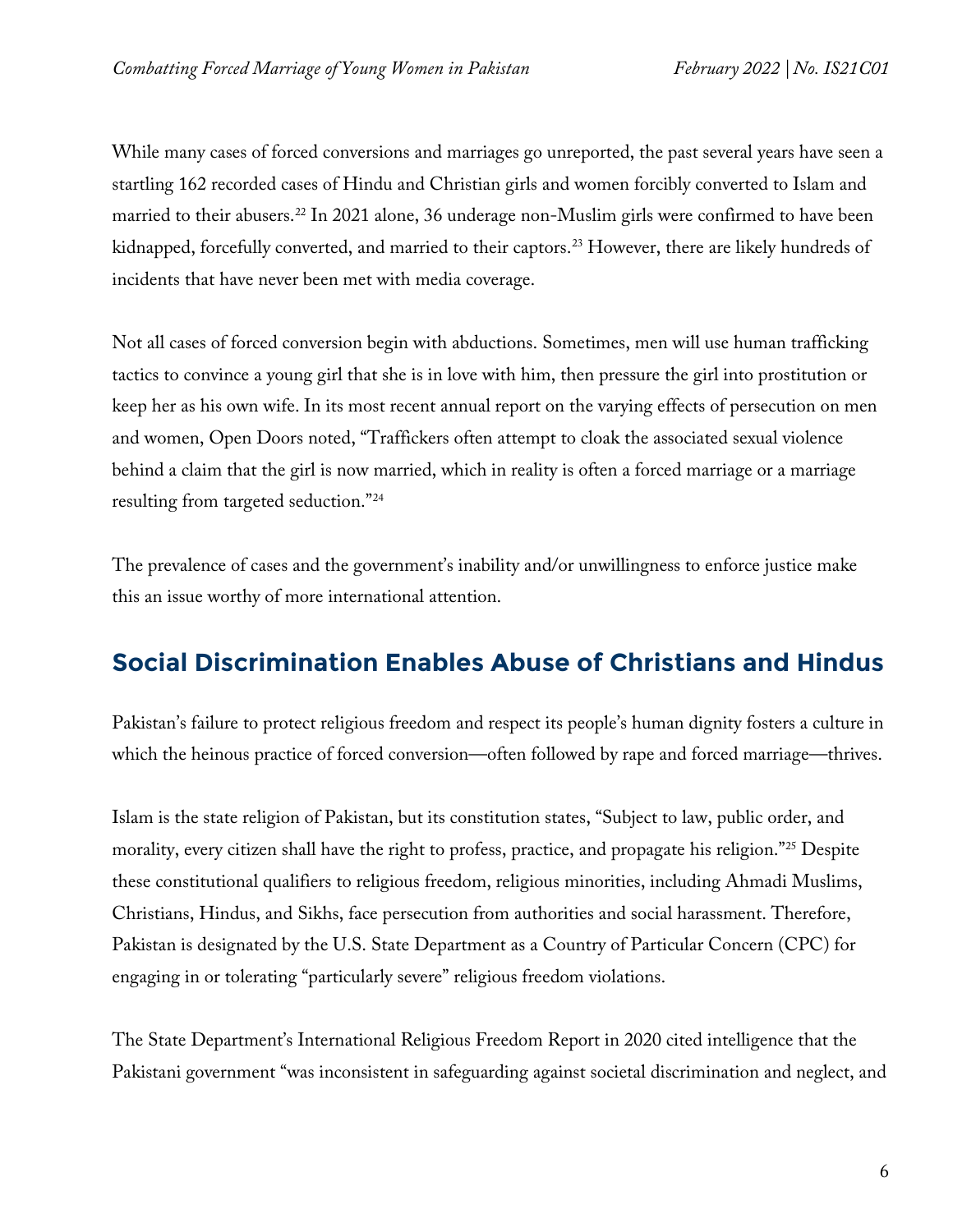that official discrimination against Christians, Hindus, Sikhs, and Ahmadi Muslims persisted to varying degrees…"[26](#page-14-7) Members of religious minority communities claim that authorities at the federal and provincial levels apply Pakistani secular law inconsistently.[27](#page-14-8) This includes the federal Ministry of Law and Justice, the federal Ministry of Human Rights, and its provincial counterparts.<sup>[28](#page-14-9)</sup>

Pakistan actively enforces blasphemy laws, which prohibit insulting religion and are utilized against Muslims and non-Muslims alike. Section 295-B of the Pakistani penal code states whoever "defiles, damages or desecrates a copy of the Holy Qur'an" can be punished with imprisonment for life.<sup>[29](#page-14-10)</sup> Section 295-C states that insults against the Prophet Muhammad are punishable by life imprisonment or death[.30](#page-14-11)

Blasphemy laws violate the freedom to live out one's faith through expressing one's beliefs. The mere fact that blasphemy laws remain on the books legitimizes and emboldens violence against non-Muslims who are perceived to have insulted Islam. Even when someone accused of blasphemy is acquitted, mobs have often formed, threatening to punish perceived blasphemers themselves.<sup>[31](#page-14-12)</sup> This trend contributes to an environment in which government officials are afraid to enforce justice.

When the governor of Punjab province, Salman Taseer, spoke up in defense of Asia Bibi, a Christian woman sentenced to death for blasphemy, he was assassinated at a public market by his own bodyguard[.32](#page-14-13) The threat of mob violence places a great deal of pressure on Pakistani officials not to offend Islamist sensibilities.

The Pakistani court system is not immune from this type of coercion. A University of Birmingham report notes the case of Anjali, a young Hindu girl who had been kidnapped and forcibly converted. Approximately "1,500 people gathered outside the court and the physical threat of those present [pressured] the judge to give in to the demands of the Muslim man."[33](#page-14-14) These conditions make it difficult for victims of crimes from religious minority communities to receive justice.

In addition, both lower courts and the High Courts of Pakistan often neglect to follow their own procedures when it comes to forced conversion cases. The U.S. Commission on International Religious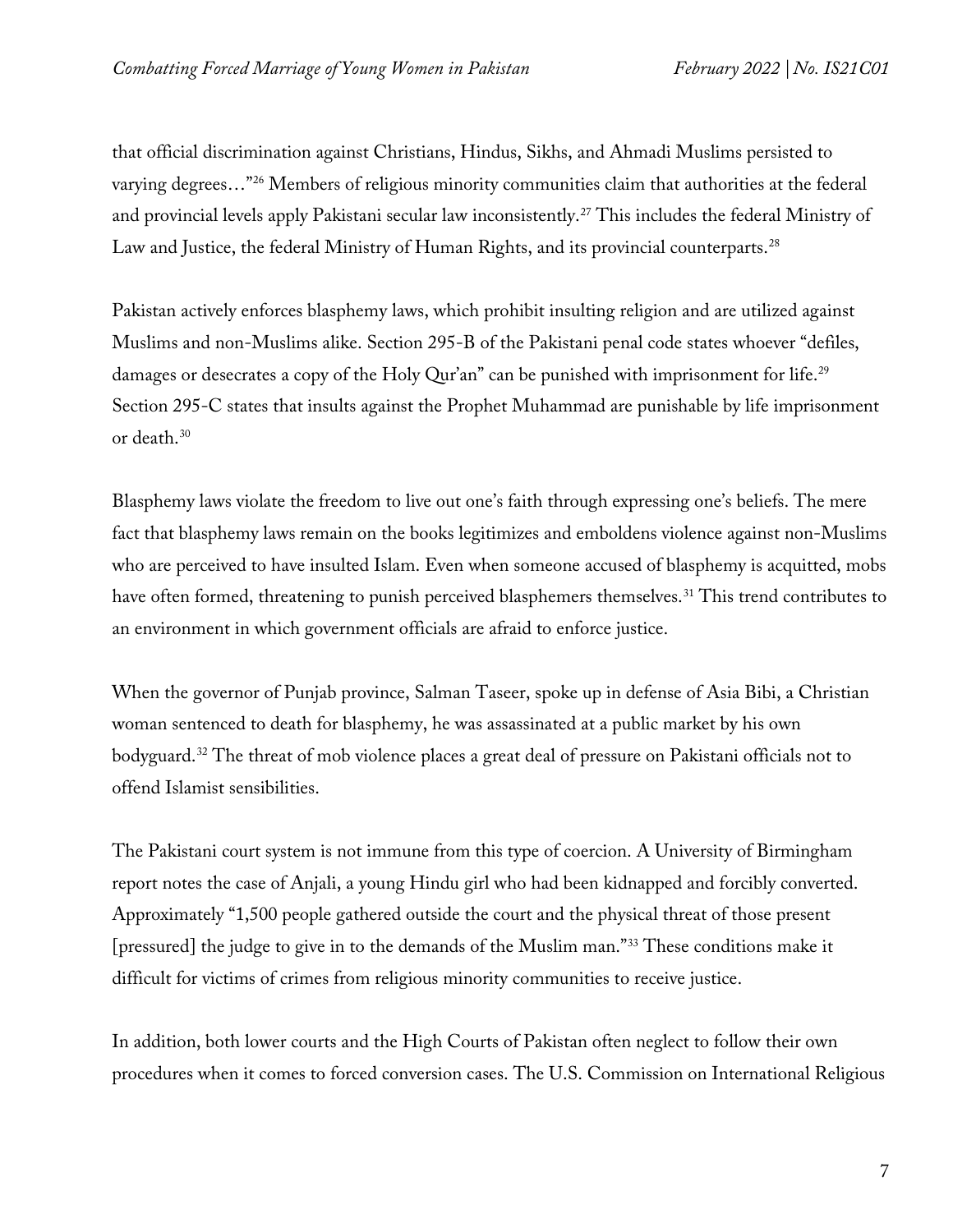Freedom's (USCIRF) 2021 report states that "Pakistani courts systematically failed to protect and provide justice to victims, who are often forced to testify that they converted voluntarily to protect themselves and their families from further harm."[34](#page-14-15) Regularly, no investigation into the circumstances of the professed conversion takes place, but "the simple existence of a conversion certificate is taken as sufficient proof."<sup>[35](#page-14-16)</sup> Once the conversion is accepted in court, judges apply Sharia law rather than secular law. Due to this, in the majority of cases, the decision will favor the perpetrator, and the girl will be required to remain in the custody of her abuser.<sup>[36](#page-14-17)</sup> The commonplace nature of these occurrences speaks to the need for Pakistan's rule of law to be strengthened and for its police departments to be held to a higher standard of accountability.

In August 2020, when Maira Shahbaz was ordered by a Pakistani court to resume living with the man who had kidnapped her, she broke down in tears. The court's decision came several months after three armed men had intercepted Maira while she was walking home and forced her into a car, shooting wildly into the air as they drove away.<sup>[37](#page-15-0)</sup> One of the men, Mohamad Nakash, forged a fake marriage certificate and claimed she had converted to Islam.

Maira's parents desperately sought custody to recover their daughter. Although her parents had the legal birth certificate proving Maira was only 14 years old, Nakash's forged marriage documents falsely claimed she was 19 years old. Even the imam whose signature was allegedly on the marriage certificate denied the certificate's legitimacy. In July 2020, the Faisalabad District and Sessions Court removed Maira from her abductor's custody and placed her in a women's shelter until a ruling could be made. Unfortunately, the Lahore High Court chose to send Maira back to the abusive arms of her captor the following month. The court ruled that the young Christian girl had voluntarily converted to Islam and that her marriage to the 28-year-old Nakash was legal, even though he already had another wife.

USCIRF analysis of similar cases in Pakistan found that "the women are reportedly questioned in front of the men they were forced to marry, creating pressure to deny coercion." Maira's parent's lawyer Sumera Shafiq suggests similar intimidation in her case, saying, "The girl was subjected to threats from her rapist, so she had to state in favor of him in court."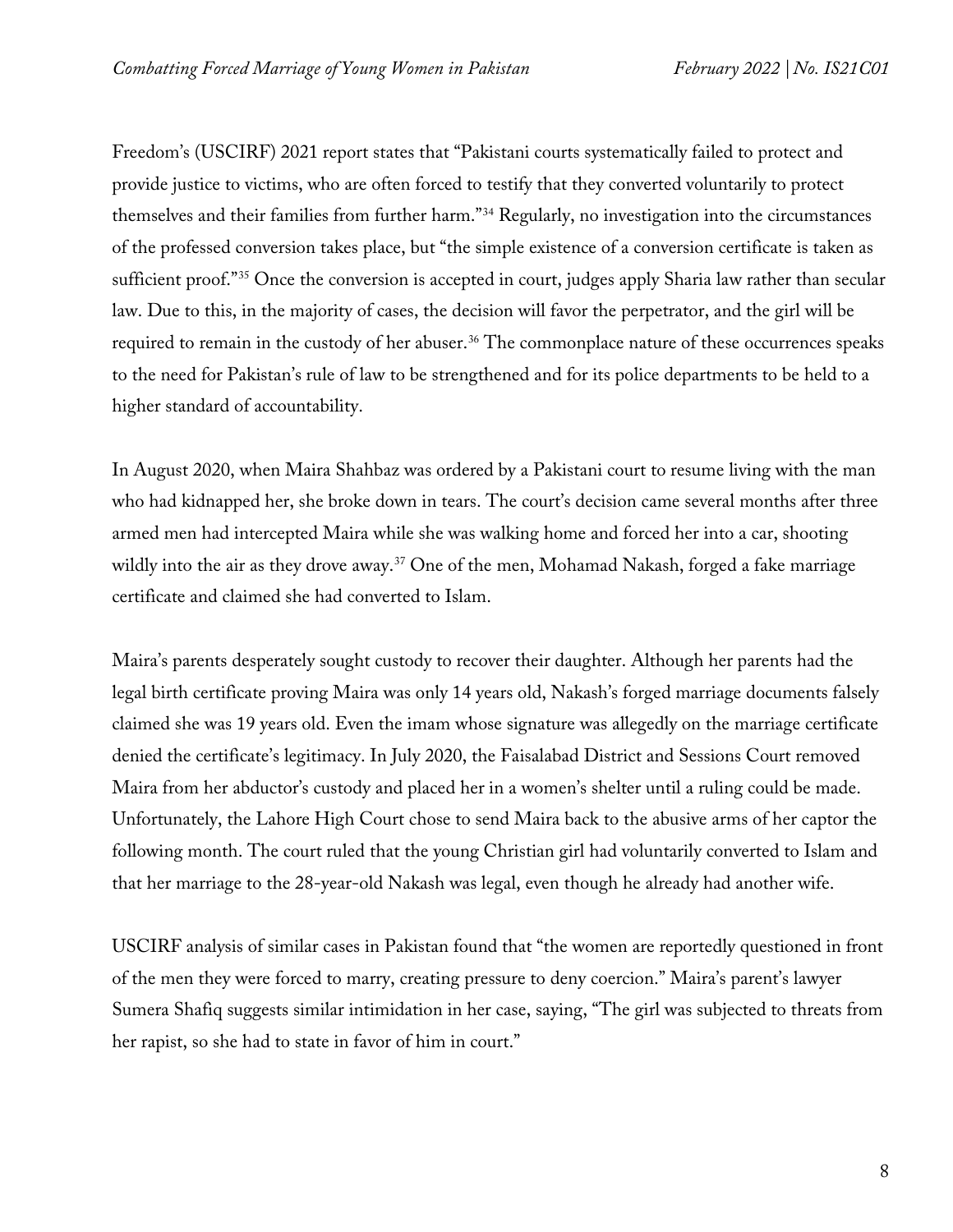After the High Court ruling, Maira successfully escaped from Nakash and went into hiding with her family in September 2020.[38](#page-15-1) But Maira has not yet found safety. She still receives death threats from her abductor and his supporters who label her an apostate. Maira and her family are currently seeking asylum in the United Kingdom, a request that has been pending for two years. [39](#page-15-2) Maira's story is just one of many demonstrating the disastrous consequences of the corruption in the Pakistani court system.

This issue is further aggravated by the discriminatory legacy of the former Indian caste system. Most Pakistani Christians are descendants of lower-caste Hindus, who converted to Christianity by the thousands. Christians are often still derogatorily considered "untouchable" or "unclean."[40](#page-15-3) As some of the poorest people in Pakistan, Christians have limited options for work. They have high illiteracy rates and are often relegated to menial jobs as farmhands, sanitation workers, or street sweepers. But these jobs carry stigmas of their own, reinforcing cultural discrimination against them. Pakistani Hindus, particularly those of a lower caste, endure similar treatment. They are also often discriminated against regarding housing, employment, and access to government assistance programs.<sup>[41](#page-15-4)</sup>

The marginalized position that religious minorities occupy in society leaves non-Muslim girls vulnerable to being preyed upon. Predators know if they target a religious minority, the issue becomes about defending Islam rather than enforcing the law. Police officers, judges, and politicians are less likely to ensure that justice is carried out if the victim happens to be a religious minority and defending her could incite radicals to violence. Societal discrimination, supported by unjust blasphemy laws that incite violence against religious minorities, paves the way for young girls from Christian and Hindu communities to be targeted for kidnapping.

The provinces determine the age at which individuals can marry. Passed in 2014, the Sindh Child Marriage Restraint Act established the minimum age for marriage for both boys and girls at 18 years old.<sup>[42](#page-15-5)</sup> Sindh is the only province to set the minimum age of marriage for both girls and boys at 18.<sup>[43](#page-15-6)</sup> Unfortunately, the failure to fully enforce the law since its passage has proven disappointing.<sup>[44](#page-15-7)</sup>

Commendably, in 2019, Pakistani Prime Minister Imran Khan called the practice of forced conversions "un-Islamic."[45](#page-15-8) Khan also ordered a probe into incidents of forced conversions of minor girls belonging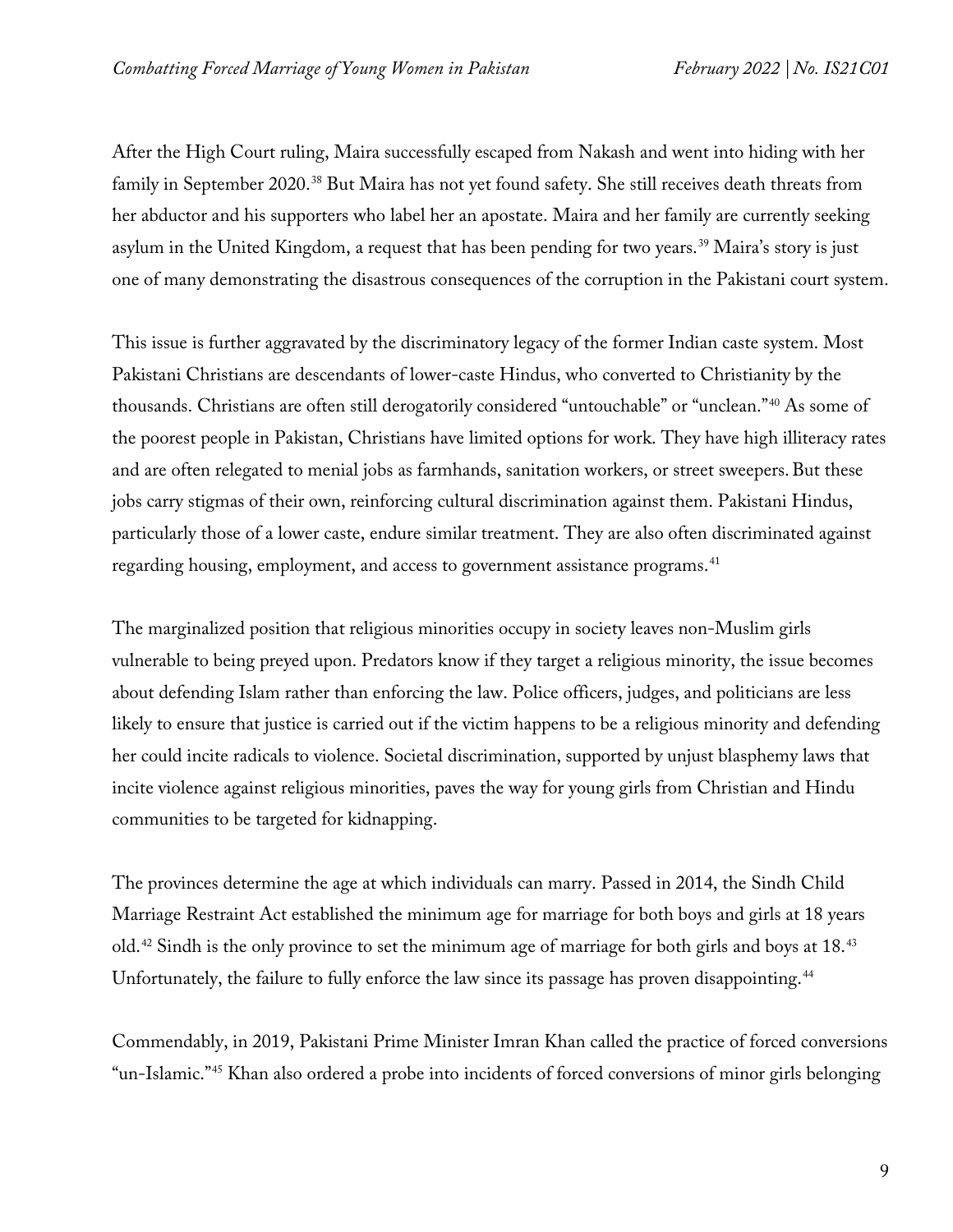to minority communities on a case-by-case basis.<sup>[46](#page-15-9)</sup> His recent behavior, however, has called into question the sincerity of his previous actions. Khan has been vocal against anti-forced conversion bills, labeling them as "anti-Islamic" and assuring clerics that he will stop such bills whenever they are presented.[47](#page-15-10) In October of 2021, the Prime Minister kept his pledge and successfully blocked a pivotal anti-forced conversion bill.<sup>[48](#page-15-11)</sup>

#### **What Can the United States Do About It?**

This ongoing tragedy is worthy of attention from the U.S. government and must be met with strong international condemnation. The United States has long positioned itself as a leader on international human rights issues. The International Religious Freedom Act of 1998 established mechanisms within the State Department to promote religious freedom in foreign policy. As a part of ongoing efforts to advance religious freedom and human rights around the globe, particular attention should be paid to the issue of forced conversion and marriage which encompasses multiple human rights violations.

Here are a few steps the United States can take to address forced conversion in Pakistan:

# **Prioritize the issue of forced conversions and marriages in diplomatic relations, and factor this into considerations on Country of Particular Concern (CPC) designations.**

International pressure has been proven to make a difference in past persecution cases in Pakistan. Following years of international scrutiny, Asia Bibi, a Christian woman accused of blasphemy, was acquitted after spending eight years on death row.<sup>49</sup> United States officials should raise the issue of forced conversions in diplomatic meetings and highlight specific ongoing cases in which young female victims need to be protected. The status of forced conversions and marriages should also be emphasized in State Department deliberations on Country of Particular Concern (CPC) designations. In addition, the USCIRF 2021 annual report recommends that the administration lift its waiver on Pakistan's CPC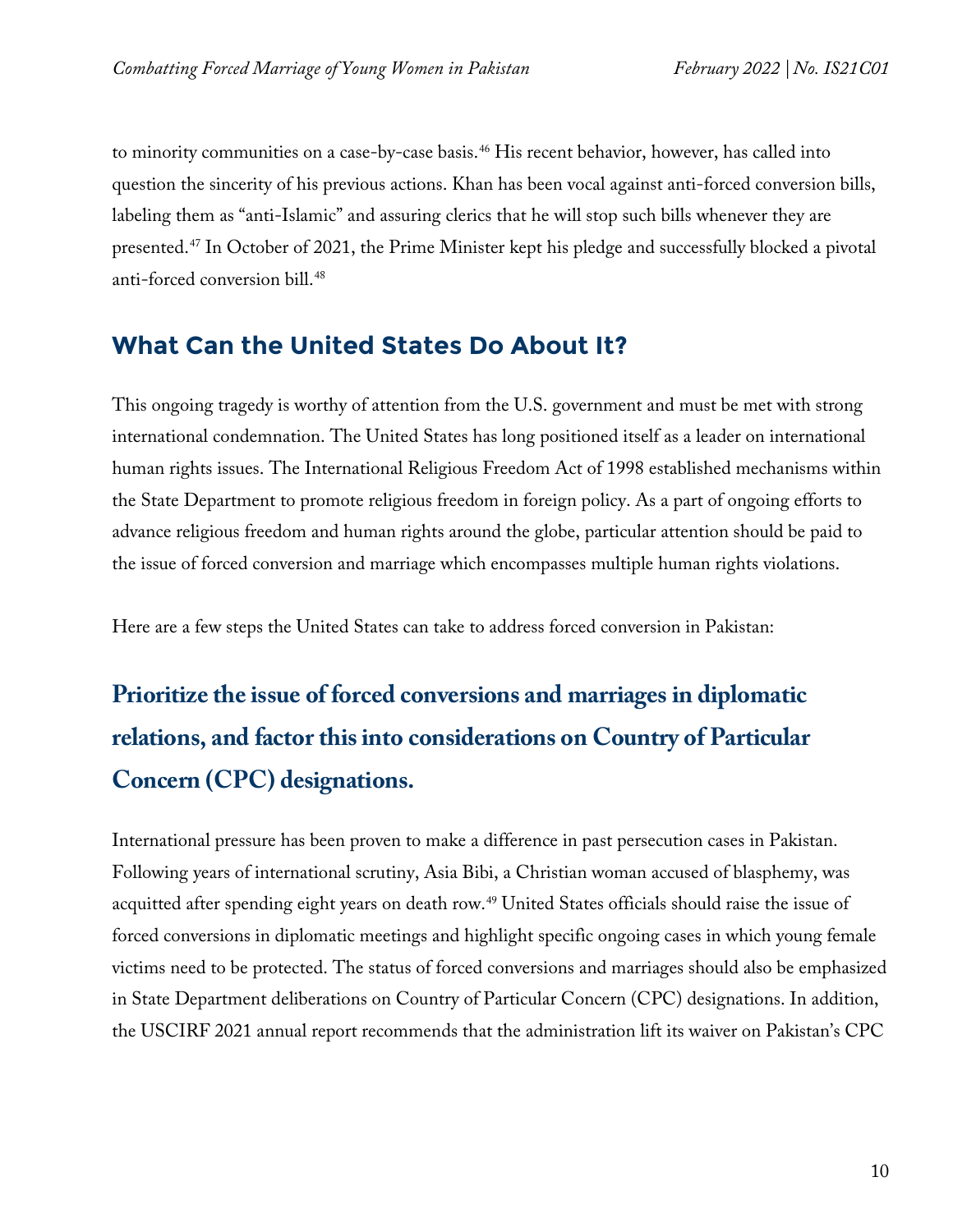designation, since it enables the U.S. to avoid adhering to all the diplomatic and economic actions mandated under the designation.<sup>[50](#page-15-13)</sup>

In diplomatic interactions, U.S. officials can also encourage the Pakistani government to take the following actions:

- Allocate more funding and increased security to safe houses. Girls should not be required to live with the alleged perpetrator of a forced marriage before the trial. This may cause women to feel safer telling the truth in court.
- Take measures to ensure that trials regarding conversions and marriages of minority girls and women are executed impartially, taking into consideration all relevant documentation including birth certificates and First Information Reports (FIR); similarly, take measures to alleviate intimidation and coercion on female victims as they often testify in court in front of their perpetrators.
- Train teams of police officers to specialize in recognizing and investigating possible instances of forced conversion and forced marriage.
- Address corruption at all levels of the government.

## **Pass a congressional resolution urging that forced marriage and forced conversion of religious minorities in Pakistan be addressed.**

While congressional resolutions do not carry the force of law, they do communicate issues about which the U.S. government is especially concerned. A resolution on forced conversion and marriage in Pakistan will be uniquely advantageous because Pakistani religious minorities are not well-positioned to advocate for themselves. The United States must embrace its historic role as a leader on human rights issues and speak up on behalf of the persecuted and oppressed in Pakistan. The Pakistani government pays attention to international criticisms of its human rights records. A statement from the U.S. Senate, House of Representatives, or both chambers, will have an immense impact.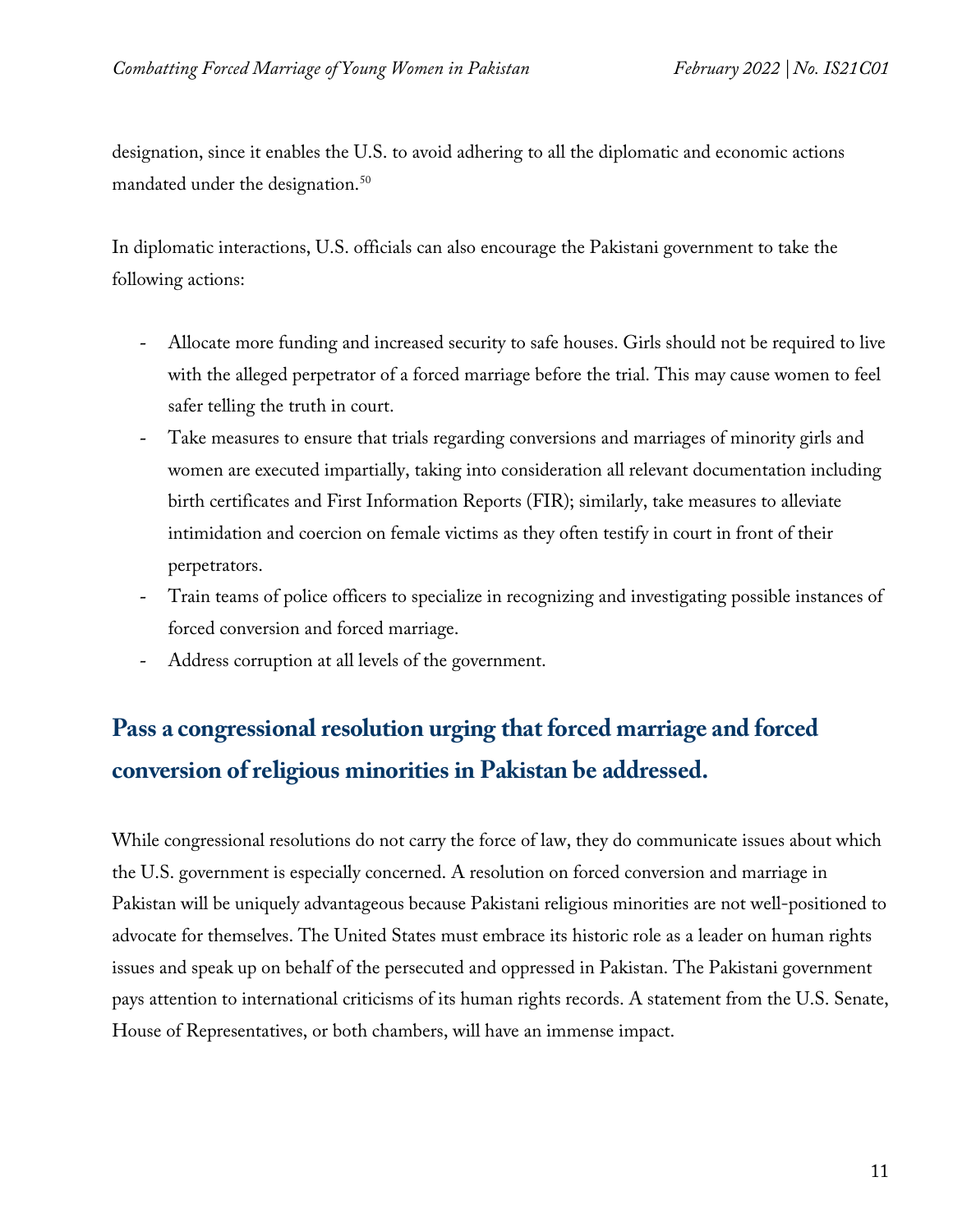# **Include a special section dedicated to abductions, forced religious conversions, and forced marriages of minority girls and women in the State Department's annual Trafficking in Persons Report.**

Instances of forced conversion and forced marriages of religious minority girls potentially meet the standards of human trafficking as outlined by the United Nations Protocol to Prevent, Suppress and Punish Trafficking in Persons:

Trafficking in persons' shall mean the recruitment, transportation, transfer, horbouring or receipt of persons, by means of the threat or use of force or other forms of coercion, of abduction, of fraud, of deception, of the abuse of power or of a position of vulnerability or of the giving or receiving of payments or benefits to achieve the consent of a person having control over another person, for the purpose of exploitation. Exploitation shall include, at a minimum, the exploitation of the prostitution of others or other forms of sexual exploitation, forced labour or services, slavery or practices similar to slavery, servitude or the removal of organs;<sup>[51](#page-15-14)</sup>

As well as the standards of human trafficking as outlined by the United Nations Office of the High Commissioner for Human Rights:

Human trafficking is generally understood to refer to the process through which individuals are placed or maintained in an exploitative situation for economic gain. Trafficking can occur within a country or may involve movement across borders. Women, men and children are trafficked for a range of purposes, including forced and exploitative labour in factories, farms and private households, sexual exploitation, and forced marriage.<sup>[52](#page-16-0)</sup>

Forced conversions and forced marriages are not only prevalent in Pakistan, but also in countries such as Nigeria and Egypt. Tracking this trend in the State Department's annual report will give policymakers and diplomats a better understanding of the scope and nature of this grave human rights issue.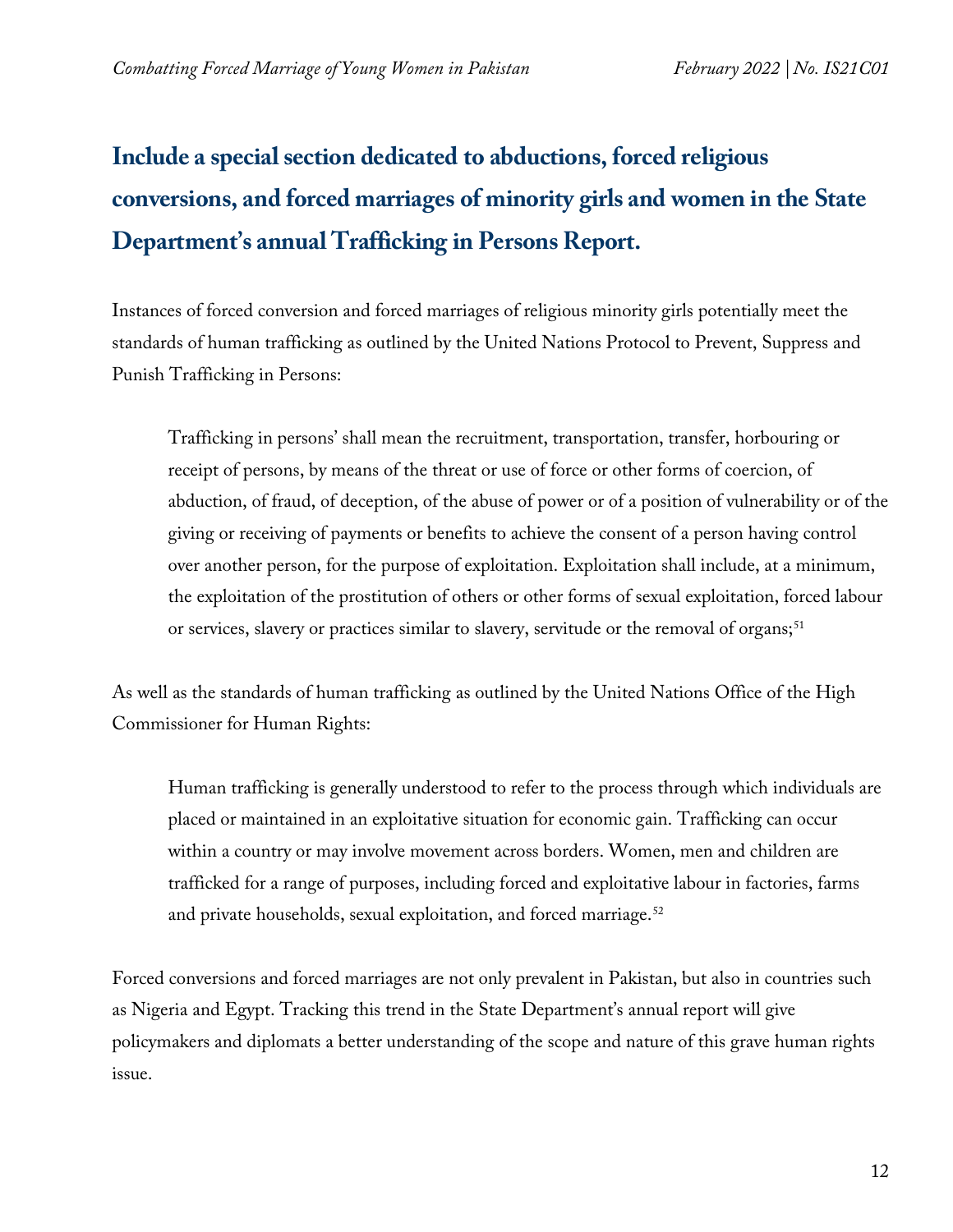# **The United States should apply targeted sanctions on Pakistani officials responsible for committing or tolerating human rights abuses.**

The U.S. government should identify Pakistani government agencies and officials responsible for severe violations of religious freedom to sanction. The Global Magnitsky Human Rights Accountability Act,<sup>[53](#page-16-1)</sup> utilizing Executive Order 13818,<sup>[54](#page-16-2)</sup> allows the president to block or revoke U.S. visas and to block all U.S.-based property of foreign persons engaged in serious human rights violations. The International Religious Freedom Act of 1998 also provides for visa sanctions against foreign individuals accused of religious freedom violations.<sup>[55](#page-16-3)</sup> This is one of several of USCIRF's policy recommendations for the U.S. government regarding Pakistan, all of which deserve serious consideration from U.S. officials.<sup>56</sup>

## **Conclusion**

This issue of forced conversion and forced marriage in Pakistan is harrowing. Victims are ill-positioned to speak for themselves, and Pakistan's culture of religious discrimination and unwillingness to protect its minority citizens enables widespread human rights abuses. American officials should be bold in holding Pakistani government leaders and authorities accountable for allowing these crimes to continue and failing to aid the victims. Pakistan must be called to a higher standard of human rights conditions.

*Arielle Del Turco is Assistant Director of the Center for Religious Liberty at Family Research Council.*

<span id="page-12-0"></span><sup>&</sup>lt;sup>1</sup> "UN HRC 46 Parallel Event | No One Left Behind," Jubilee Campaign Human Rights Council Parallel Event, March 5, 2021, accessed March 22, 2021, [https://www.youtube.com/watch?v=2XHC1XYfy14.](https://www.youtube.com/watch?v=2XHC1XYfy14)

<span id="page-12-1"></span><sup>&</sup>lt;sup>2</sup> Mike Thompson, "Abducted, shackled and forced to marry at 12," BBC, March 10, 2020, accessed February 13, 2022, https://www.bbc.com/news/stories-56337182.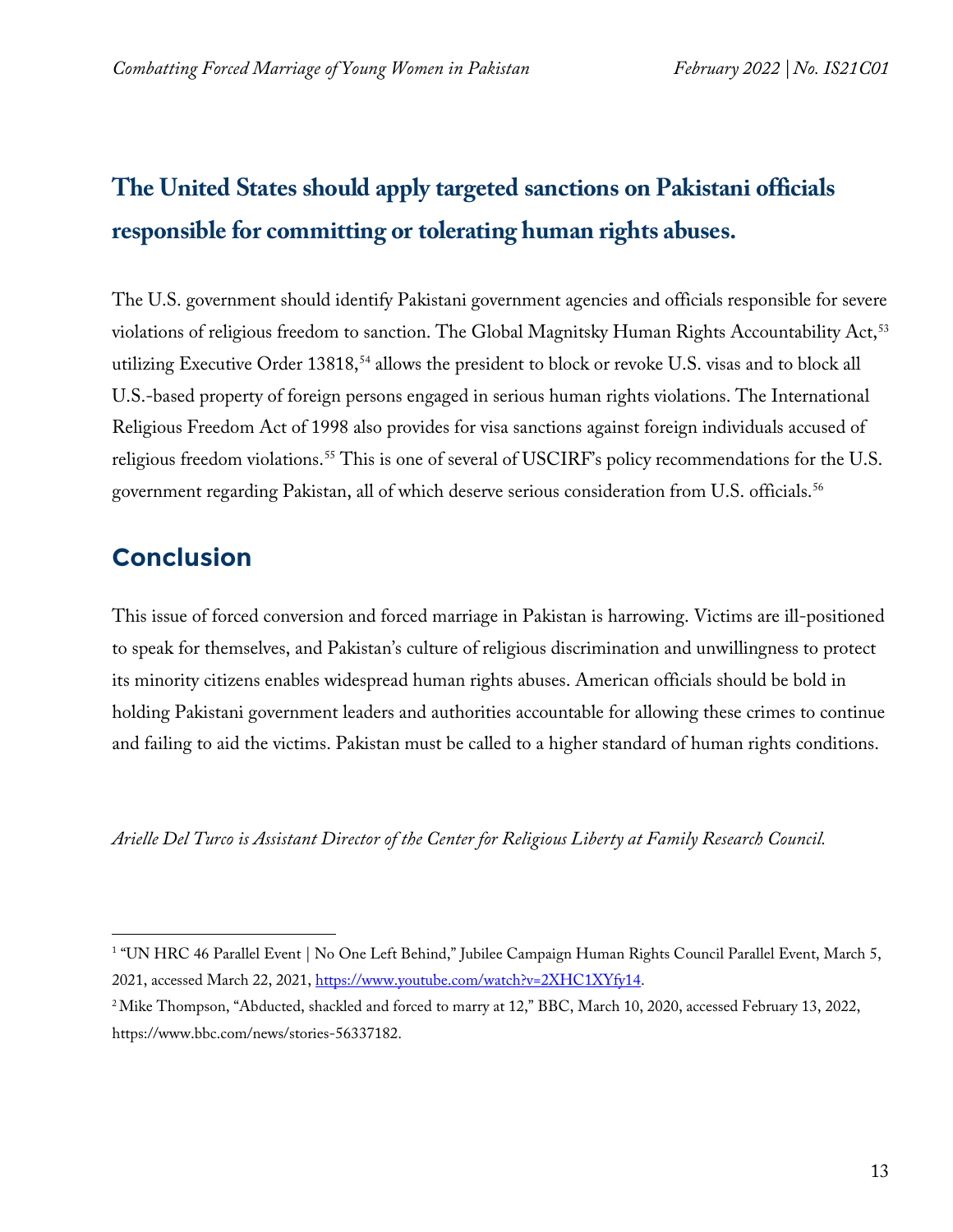<span id="page-13-0"></span><sup>3</sup> John Pontifex, "Pakistan: Girl of 12's Life as Chained Slave," Aid to the Church in Need, January 19, 2021, accessed February 13, 2022, https://acnuk.org/news/pakistan-girl-of-12s-life-as-chained-slave/.

<span id="page-13-1"></span><sup>4</sup> Mike Thompson, "Abducted, shackled and forced to marry at 12."

<span id="page-13-2"></span>5 " 2019 Report on International Religious Freedom: Pakistan," U.S. Department of State, accessed March 22, 2021,

[https://www.state.gov/reports/2019-report-on-international-religious-freedom/pakistan/.](https://www.state.gov/reports/2019-report-on-international-religious-freedom/pakistan/)

<span id="page-13-3"></span><sup>6</sup> Inés San Martín, "Pakistani Catholic girl kidnapped and forced to marry seeks asylum in UK."

<span id="page-13-4"></span><sup>7</sup> "We'll kill ourselves if our daughter is not given back': Read the sordid tale of Miza Kumari who was abducted, raped and converted in Pakistan," *OpIndia*, July 8, 2021, accessed February 13, 2022, https://www.opindia.com/2021/01/pakistanhindu-girl-miza-abducted-raped-converted-islam-parents-threaten-suicide-details/. <sup>8</sup> Ibid.

<span id="page-13-6"></span><span id="page-13-5"></span><sup>9</sup> Steve Warren, "14-Year-Old Christian Girl Kidnapped, Forced to 'Marry' Muslim – Pakistan's Trafficking Epidemic Explodes," CBN News, December 2, 2019, accessed March 22, 2021,

[https://www1.cbn.com/cbnnews/cwn/2019/december/14-year-old-christian-girl-kidnapped-forced-to-marry-muslim](https://www1.cbn.com/cbnnews/cwn/2019/december/14-year-old-christian-girl-kidnapped-forced-to-marry-muslim-pakistans-trafficking-epidemic-claims-629-girls)[pakistans-trafficking-epidemic-claims-629-girls.](https://www1.cbn.com/cbnnews/cwn/2019/december/14-year-old-christian-girl-kidnapped-forced-to-marry-muslim-pakistans-trafficking-epidemic-claims-629-girls)

<span id="page-13-7"></span> $10$  Shafique Khokhar, "A 14-year-old Christian girl is kidnapped and converted in Karachi. Her parents appeal to the Court of Justice," *AsiaNews*, December 3, 2019, accessed March 22, 2021, [http://www.asianews.it/news-en/A-14-year-old-](http://www.asianews.it/news-en/A-14-year-old-Christian-girl-is-kidnapped-and-converted-in-Karachi.-Her-parents-appeal-to-the-Court-of-Justice-48714.html)[Christian-girl-is-kidnapped-and-converted-in-Karachi.-Her-parents-appeal-to-the-Court-of-Justice-48714.html.](http://www.asianews.it/news-en/A-14-year-old-Christian-girl-is-kidnapped-and-converted-in-Karachi.-Her-parents-appeal-to-the-Court-of-Justice-48714.html)

<span id="page-13-8"></span><sup>11</sup> Sindh Child Marriages RestraInt Act, 2013 (Act No. XV of 2014),

[https://www.ilo.org/dyn/natlex/natlex4.detail?p\\_lang=en&p\\_isn=99327&p\\_classification=04#:~:text=Prohibits%20the%20](https://www.ilo.org/dyn/natlex/natlex4.detail?p_lang=en&p_isn=99327&p_classification=04#:%7E:text=Prohibits%20the%20marriage%20of%20any,to%20the%20Province%20of%20Sindh) [marriage%20of%20any,to%20the%20Province%20of%20Sindh.](https://www.ilo.org/dyn/natlex/natlex4.detail?p_lang=en&p_isn=99327&p_classification=04#:%7E:text=Prohibits%20the%20marriage%20of%20any,to%20the%20Province%20of%20Sindh)

<span id="page-13-9"></span><sup>12</sup> "Parents angry after delay to Pakistan child bride case," UCA News, March 18, 2020, accessed March 22, 2021, [https://www.ucanews.com/news/parents-angry-after-delay-to-pakistan-child-bride-case/87377#.](https://www.ucanews.com/news/parents-angry-after-delay-to-pakistan-child-bride-case/87377)

<span id="page-13-10"></span><sup>13</sup> Massimiliano Tubani and John Newton, "Pakistan: Kidnapped Christian Girl Now Pregnant from Rape," Aid to the Church in Need, July 10, 2020, accessed March 22, 2021, [https://acnuk.org/news/pakistan-kidnapped-christian-girl-now](https://acnuk.org/news/pakistan-kidnapped-christian-girl-now-pregnant-from-rape/)[pregnant-from-rape/.](https://acnuk.org/news/pakistan-kidnapped-christian-girl-now-pregnant-from-rape/)

<span id="page-13-11"></span><sup>14</sup> "Huma Younus," U.S. Commission on International Religious Freedom, accessed February 12, 2022,

https://www.uscirf.gov/religious-prisoners-conscience/forb-victims-database/huma-younus.

<span id="page-13-12"></span><sup>15</sup> "USCIRF Annual Report 2021," U.S. Commission on International Religious Freedom, April 2021,

[https://www.uscirf.gov/sites/default/files/2021-04/2021%20Annual%20Report\\_0.pdf.](https://www.uscirf.gov/sites/default/files/2021-04/2021%20Annual%20Report_0.pdf)

<span id="page-13-13"></span><sup>16</sup> "Abductions, Forced Conversions, and Forced Marriages of Religious Minority Women and Girls in Pakistan," All-Party Parliamentary Group for the Pakistani Minorities, September 2021,

<span id="page-13-14"></span>[https://appgfreedomofreligionorbelief.org/media/APPG-Pakistan-Minorities-Report.pdf.](https://appgfreedomofreligionorbelief.org/media/APPG-Pakistan-Minorities-Report.pdf) <sup>17</sup> Ibid.

<span id="page-13-15"></span><sup>18</sup> "Abduction, Conversion, & Child Marriage of Religious Minority Girls in Pakistan," Jubilee Campaign, 2022, https://jubileecampaign.org/wp-content/uploads/2022/02/CEFM-Pakistan-Report-Final.pdf.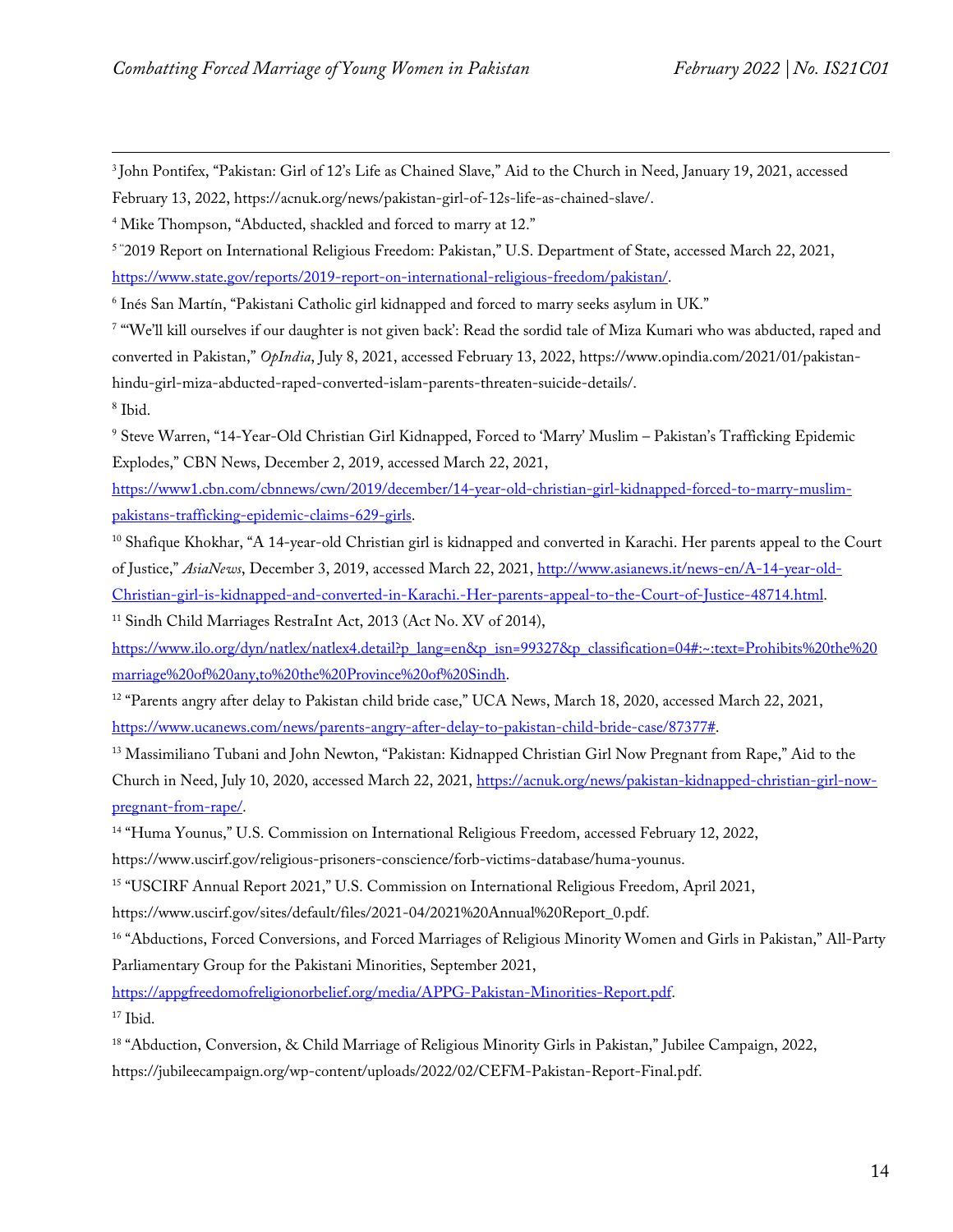<span id="page-14-0"></span><sup>19</sup> Yudhvir Rana, "Pakistani Hindu Girl Abducted by Cop, Forced to Convert," *Times of India*, February 14, 2021, accessed February 13, 2022, [https://timesofindia.indiatimes.com/city/amritsar/pakistani-hindu-girl-abducted-by-cop-forced-to](https://timesofindia.indiatimes.com/city/amritsar/pakistani-hindu-girl-abducted-by-cop-forced-to-convert/articleshow/81031508.cms)[convert/articleshow/81031508.cms#.](https://timesofindia.indiatimes.com/city/amritsar/pakistani-hindu-girl-abducted-by-cop-forced-to-convert/articleshow/81031508.cms)

<span id="page-14-1"></span><sup>20</sup> "Keynote Address by Special Rapporteur Mama Fatima Singhateh," Jubilee Campaign , March 5, 2021, accessed March 22, 2021, [https://youtu.be/oFQjeOKI5gg.](https://youtu.be/oFQjeOKI5gg)

<span id="page-14-2"></span><sup>21</sup> "Abduction, Conversion and Child Marriage of Religious Minority Girls in Pakistan," Jubilee Campaign and Voice for Justice, November 2020.

<span id="page-14-3"></span><sup>22</sup> "Abductions, Forced Conversions, and Forced Marriages of Religious Minority Women and Girls in Pakistan," All-Party Parliamentary Group for the Pakistani Minorities, September 2021,

[https://appgfreedomofreligionorbelief.org/media/APPG-Pakistan-Minorities-Report.pdf.](https://appgfreedomofreligionorbelief.org/media/APPG-Pakistan-Minorities-Report.pdf)

<span id="page-14-4"></span><sup>23</sup> "Record Rise in Pakistan Forced Conversion Cases," International Christian Concern, October 18, 2021, accessed February 14, 202, https://www.persecution.org/2021/10/18/record-rise-pakistan-forced-conversion-cases/.

<span id="page-14-5"></span><sup>24</sup> "Press Kits," Open Doors USA, accessed March 22, 2021, [https://www.opendoorsusa.org/religious-freedom](https://www.opendoorsusa.org/religious-freedom-newsroom/press-kits/)[newsroom/press-kits/.](https://www.opendoorsusa.org/religious-freedom-newsroom/press-kits/)

<span id="page-14-6"></span><sup>25</sup> "2019 Report on International Religious Freedom: Pakistan," U.S. Department of State, accessed March 22, 2021, [https://www.state.gov/reports/2019-report-on-international-religious-freedom/pakistan/.](https://www.state.gov/reports/2019-report-on-international-religious-freedom/pakistan/)

<span id="page-14-7"></span><sup>26</sup> Ibid.

<span id="page-14-8"></span><sup>27</sup> Ibid.

<span id="page-14-9"></span><sup>28</sup> Ibid.

<span id="page-14-10"></span><sup>29</sup> "Pakistan Penal Code (Act XLV of 1860)," Pakistani.org, accessed March 22, 2021,

[http://www.pakistani.org/pakistan/legislation/1860/actXLVof1860.html.](http://www.pakistani.org/pakistan/legislation/1860/actXLVof1860.html)

<span id="page-14-11"></span><sup>30</sup> Ibid.

<span id="page-14-12"></span><sup>31</sup> "Blasphemy accusation in Pakistan sparks ransacking of Hindu temple, school," Reuters, September 16, 2019, accessed March 22, 2021[, https://www.reuters.com/article/us-pakistan-blasphemy/blasphemy-accusation-in-pakistan-sparks](https://www.reuters.com/article/us-pakistan-blasphemy/blasphemy-accusation-in-pakistan-sparks-ransacking-of-hindu-temple-school-idUSKBN1W10MX)[ransacking-of-hindu-temple-school-idUSKBN1W10MX.](https://www.reuters.com/article/us-pakistan-blasphemy/blasphemy-accusation-in-pakistan-sparks-ransacking-of-hindu-temple-school-idUSKBN1W10MX) 

<span id="page-14-13"></span><sup>32</sup> "Punjab Governor Salman Taseer assassinated in Islamabad," BBC News, January 4, 2011, accessed March 22, 2021, [https://www.bbc.com/news/world-south-asia-12111831.](https://www.bbc.com/news/world-south-asia-12111831)

<span id="page-14-14"></span><sup>33</sup> Reuben Ackerman, "Forced Conversions & Forced Marriages In Sindh, Pakistan," University of Birmingham, 2018, [https://www.birmingham.ac.uk/Documents/college-artslaw/ptr/ciforb/Forced-Conversions-and-Forced-Marriages-in-](https://www.birmingham.ac.uk/Documents/college-artslaw/ptr/ciforb/Forced-Conversions-and-Forced-Marriages-in-Sindh.pdf)[Sindh.pdf.](https://www.birmingham.ac.uk/Documents/college-artslaw/ptr/ciforb/Forced-Conversions-and-Forced-Marriages-in-Sindh.pdf)

<span id="page-14-15"></span><sup>34</sup> "USCIRF Annual Report 2021," U.S. Commission on International Religious Freedom.

<span id="page-14-16"></span><sup>35</sup> Ibid.

<span id="page-14-17"></span><sup>36</sup> "Abductions, Forced Conversions, and Forced Marriages of Religious Minority Women and Girls in Pakistan," All-Party Parliamentary Group for the Pakistani Minorities.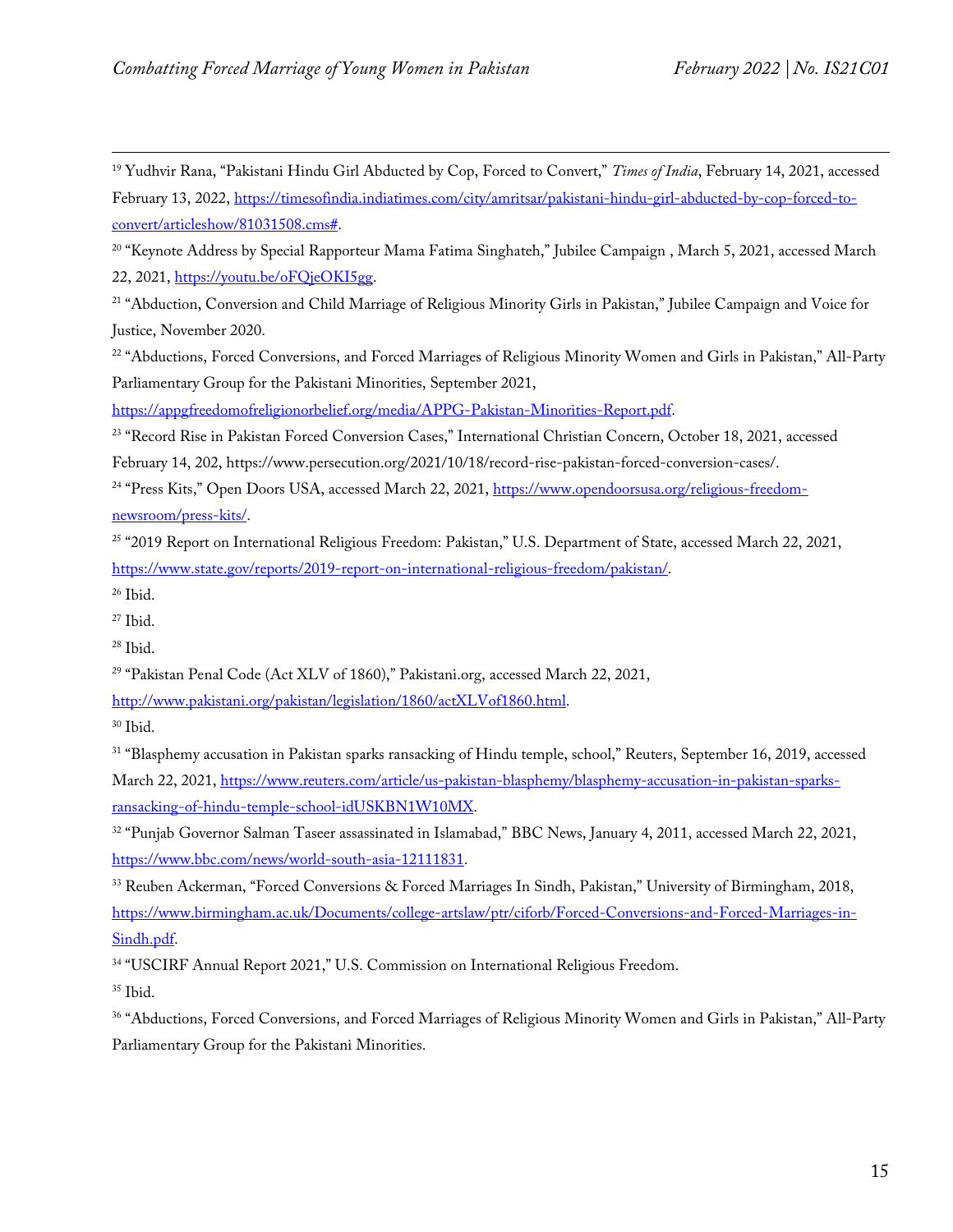<span id="page-15-0"></span><sup>37</sup> John Hayward, "Pakistani Court Rules 14-year-old Christian Girl Must Remain Married to Her Muslim Kidnapper," *Breitbart*, August 6, 2020, accessed March 22, 2021[, https://www.breitbart.com/national-security/2020/08/06/pakistani](https://www.breitbart.com/national-security/2020/08/06/pakistani-court-rules-14-year-old-christian-girl-must-remain-married-muslim-kidnapper/)[court-rules-14-year-old-christian-girl-must-remain-married-muslim-kidnapper/.](https://www.breitbart.com/national-security/2020/08/06/pakistani-court-rules-14-year-old-christian-girl-must-remain-married-muslim-kidnapper/)

<span id="page-15-1"></span><sup>38</sup> Engy Magdy, "A Christian Girl in Pakistan Pleas for Justice," *The Tablet*, September 16, 2020, accessed March 22, 2021, [https://thetablet.org/a-christian-girl-in-pakistan-pleas-for-justice/.](https://thetablet.org/a-christian-girl-in-pakistan-pleas-for-justice/)

<span id="page-15-2"></span><sup>39</sup> John Pontifex, "Priti Patel Please Hear Maira's Cry!" *Independent Catholic News*, February 8, 2022, accessed February 13, 2022, [https://www.indcatholicnews.com/news/44027.](https://www.indcatholicnews.com/news/44027) 

<span id="page-15-3"></span><sup>40</sup> Zia ur-Rehman and Maria Abi-Habib, "Sewer Cleaners Wanted in Pakistan: Only Christians Need Apply." *The New York Times*, May 4, 2020, accessed March 22, 2021[, https://www.nytimes.com/2020/05/04/world/asia/pakistan-christians](https://www.nytimes.com/2020/05/04/world/asia/pakistan-christians-sweepers.html)[sweepers.html.](https://www.nytimes.com/2020/05/04/world/asia/pakistan-christians-sweepers.html)

<span id="page-15-4"></span><sup>41</sup> Maria Abi-Habib and Zia ur-Rehman, "Poor and Desperate, Pakistani Hindus Accept Islam to Get By," *The New York Times*, August 4, 2020, accessed March 22, 2021[, https://www.nytimes.com/2020/08/04/world/asia/pakistan-hindu](https://www.nytimes.com/2020/08/04/world/asia/pakistan-hindu-conversion.html)[conversion.html.](https://www.nytimes.com/2020/08/04/world/asia/pakistan-hindu-conversion.html)

<span id="page-15-5"></span><sup>42</sup> Tariq Ahmad, "Pakistan: Sindh Provincial Assembly Passes Child Marriage Restraint Bill," Congressional Research Service, May 23, 2014, accessed March 22, 2021, [https://www.loc.gov/law/foreign-news/article/pakistan-sindh-provincial](https://www.loc.gov/law/foreign-news/article/pakistan-sindh-provincial-assembly-passes-child-marriage-restraint-bill/)[assembly-passes-child-marriage-restraint-bill/.](https://www.loc.gov/law/foreign-news/article/pakistan-sindh-provincial-assembly-passes-child-marriage-restraint-bill/)

<span id="page-15-6"></span><sup>43</sup> "Pakistan," Girls Not Brides, accessed March 22, 2021, [https://atlas.girlsnotbrides.org/map/pakistan/.](https://atlas.girlsnotbrides.org/map/pakistan/)

<span id="page-15-7"></span><sup>44</sup> Ewelina Ochab, "Yet Another Girl In Pakistan Abducted, Forcibly Converted And Forcibly 'Married' To Her Abductor," *Forbes*, May 8, 2020, accessed March 22, 2021, [https://www.forbes.com/sites/ewelinaochab/2020/05/08/yet-another-girl](https://www.forbes.com/sites/ewelinaochab/2020/05/08/yet-another-girl-in-pakistan-abducted-forcibly-converted-and-forcibly-married-to-her-abductor/?sh=5032eb0974da)[in-pakistan-abducted-forcibly-converted-and-forcibly-married-to-her-abductor/?sh=5032eb0974da.](https://www.forbes.com/sites/ewelinaochab/2020/05/08/yet-another-girl-in-pakistan-abducted-forcibly-converted-and-forcibly-married-to-her-abductor/?sh=5032eb0974da)

<span id="page-15-8"></span><sup>45</sup> "Forced conversions are 'un-Islamic', says Imran Khan," *The Hindu*, July 29, 2019, accessed March 22, 2021,

[https://www.thehindu.com/news/international/forced-conversions-are-un-islamic-says-imran-khan/article28750491.ece.](https://www.thehindu.com/news/international/forced-conversions-are-un-islamic-says-imran-khan/article28750491.ece)

<span id="page-15-9"></span><sup>46</sup> Kamran Chaudhry, "Pakistani PM orders probe into forced conversions," *UCA News*, December 2, 2020, accessed March 22, 2021, [https://www.ucanews.com/news/pakistani-pm-orders-probe-into-forced-conversions/90522#.](https://www.ucanews.com/news/pakistani-pm-orders-probe-into-forced-conversions/90522)

<span id="page-15-10"></span><sup>47</sup> Kamran Chaundhry, "Pakistan PM Khan's Conversion Comments Cause Outrage," *UCA News,* October 1, 2021, accessed February 14, 2022, https://www.ucanews.com/news/pakistan-pm-khans-conversion-comments-causeoutrage/94353#.

<span id="page-15-11"></span><sup>48</sup> Sukhdev Hemnani, "What is Imran Khan Gaining by Blocking the Anti-Forced Conversion Bill?" *The Friday Times,*  November 20, 2021, accessed February 14, 2022, https://www.thefridaytimes.com/what-is-imran-khan-gaining-byshutting-down-the-anti-forced-conversion-bill/.

<span id="page-15-12"></span><sup>49</sup> "Asia Bibi's acquittal upheld by Supreme Court– international call for safe passage," ADF International, January 29, 2019, accessed March 22, 2021[, https://adfinternational.org/news/saved-from-death-row-pakistans-supreme-court-free-asia-bibi-](https://adfinternational.org/news/saved-from-death-row-pakistans-supreme-court-free-asia-bibi-2/)[2/.](https://adfinternational.org/news/saved-from-death-row-pakistans-supreme-court-free-asia-bibi-2/)

<span id="page-15-13"></span><sup>50</sup> "USCIRF Annual Report 2021," U.S. Commission on International Religious Freedom.

<span id="page-15-14"></span><sup>51</sup> "Protocol to Prevent, Suppress and Punish Trafficking in Persons Especially Women and Children, supplementing the United Nations Convention against Transnational Organized Crime," United Nations Human Rights – Office of the High